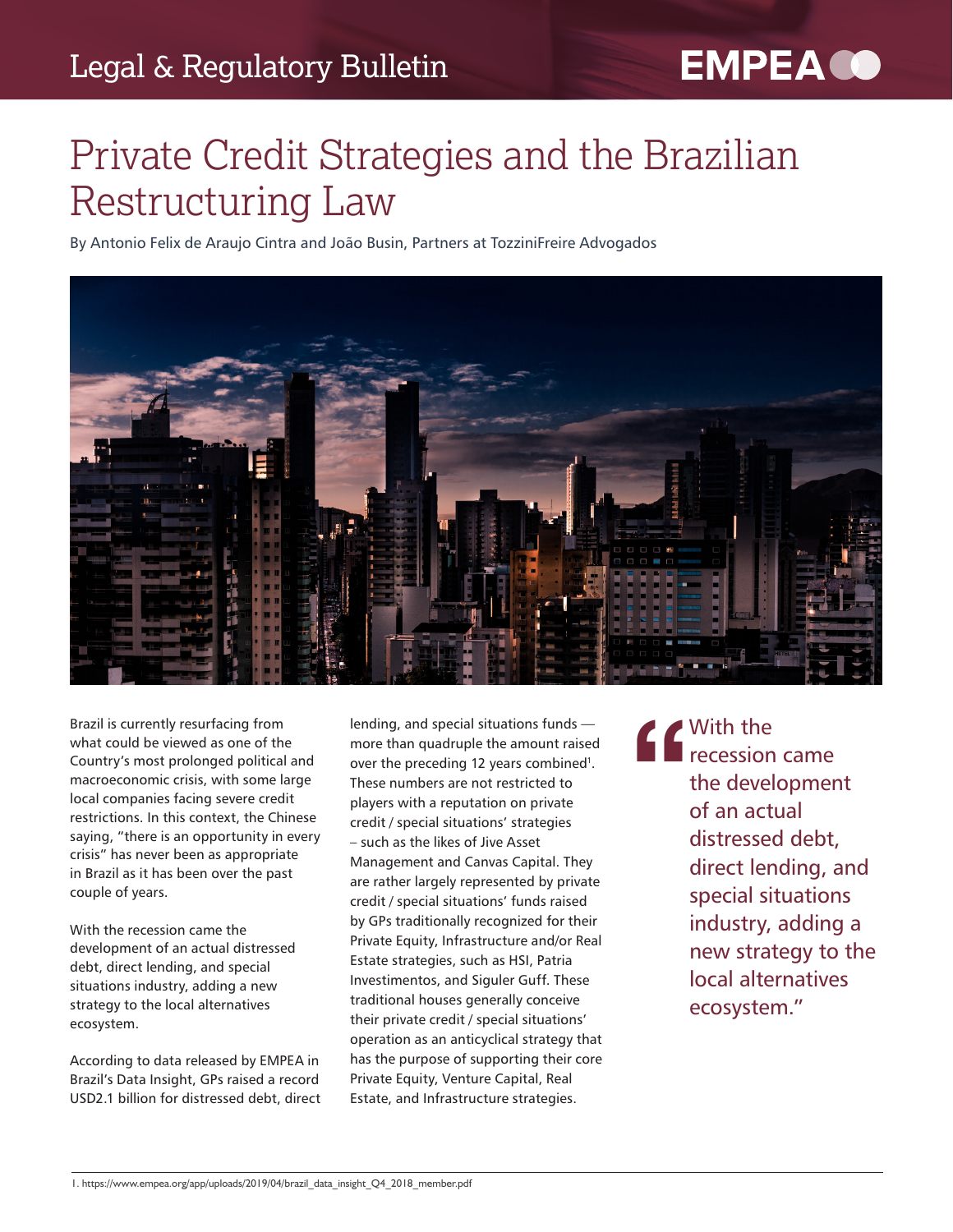With a solid track record in Brazil, sponsors that have decided to enter this industry can leverage from their ability to renegotiate debt and restructure the main following types of targets:

- i. Companies / business under financial distress, with high indebtedness and/ or credit issues. For instance, many Brazilian companies involved in the core of the 'car wash' investigation (Operação Lava Jato) faced severe difficulties to repay contracted debt as a consequence of (a) early maturity triggered by the fact that these companies faced criminal charges; and (b) authorities imposing measures to freeze the assets held by these companies, including funds deposited in their bank accounts;
- ii. Companies / business under temporary financial distress, which is relatively common for capex intensive growth businesses;
- iii. Companies / business operating in segments that are not covered / backed by capital and financial markets. Several innovation companies in Brazil struggled to get access to credit, simply because banks and other financial players didn't properly understand the business;
- iv. Companies facing corporate governance issues (conflicts / disputes amongst shareholders, forced sale of assets, forced liquidation etc.). Brazil's economy is still very fragmented, with several familyowned business across the country;
- v. Non-core assets on sale or to be discontinued by a larger economic group. Similarly to the global 2007 credit crunch, many Brazilian companies (including those involved in the 'car wash' investigation) started to shrink their balance sheets, with the purpose of focusing in their core activities in order to regain traction; and

vi. Underperforming portfolio assets belonging to private equity & venture capital funds achieving their vintage. This is particularly common in Brazil especially because how the funds are structured. Several local – and even some international - sponsors raise their funds (or Brazil-focused funds) in the form of FIPs – Fundos de Investimentos em Participações, which are closed-ended funds, meaning that the carried interest is only paid to investors in the end / liquidation of the fund. Therefore, in some cases these sponsors "flashsell" these underperforming assets in order to be able to pay the carry.

The higher risks associated with these strategies obviously demand that sponsors seek higher returns. These returns accrue by purchasing these assets at a deep discount, by streamlining critical operational issues and financial obligations, upon employment of stringent liability management, and by creation of vigorous and effective governance structures among others.

One thing that all these measures have in common is a requirement of true activism by the fund. Therefore, in most cases these funds would prefer acquiring control or at least ensure that they have control over management and key strategic drivers of the respective targets, with a package normally comprised by the right to appoint "C-suite" level management, board members, and veto rights.

The Brazilian Bankruptcy and Insolvency Act, approved by Law No. 11,101/2005 (Brazilian Insolvency Act) has become an important ally to private credit / special situations funds, more specifically because of the possibility of sale of assets under a judicial reorganization process.

#### The higher risks<br>
associated with<br>
these strategies<br>
obviously demar<br>
that sponsors se associated with these strategies obviously demand that sponsors seek higher returns."

Subject to certain conditions<sup>2</sup>, any debtor may apply for a judicial reorganization if it faces a financial crisis. If the legal requirements are so fulfilled pursuant to a court decision, the reorganization proceeding begins. All lawsuits and foreclosure proceedings filed against the debtor are suspended for 180 days<sup>3</sup>.

Upon publication of a formal notice about the process containing some details about it<sup>4</sup>, creditors may file a claim to the administrator appointed to handle in order to challenge the amount and/or the creditors' rank (based upon certain criteria set out by Brazilian law) listed by the debtor.

Meanwhile, within 60 days counted from the notice publication debtor must submit a reorganization plan. If debtor fails to present the plan or delays its presentation, debtor is declared bankrupt. If any creditor challenges the plan, the court would convene a Creditors' General Meeting where creditors may:

- i. Approve the plan as proposed;
- ii. Approve an amended version of the plan, provided that debtor accepts the changes; or
- iii. Deny the plan, in which case the company is declared bankrupt.

This process entails a clear incentive for private credit / special situation funds that is the ability of debtor to sell a "separate business unit,"

<sup>2.</sup> The request must be accompanied by several documents and information, including (i) explanations about the financial difficulties faced by the debtor, (ii) financial statements, (iii) a list of creditors, (iv) a list of employees, (v) a list of the assets belonging to the managers and the controlling shareholder of the debtor, (vi) a list of the lawsuits filed against the debtor etc. 3. There are some credits that are not submitted to the effects of the judicial reorganization, such as: tax credits, creditors with title to assets and foreign exchange contracts. 4. Such as summary of the request made by the debtor, list of creditors, and a term for creditors to challenge the process or request adjustments.